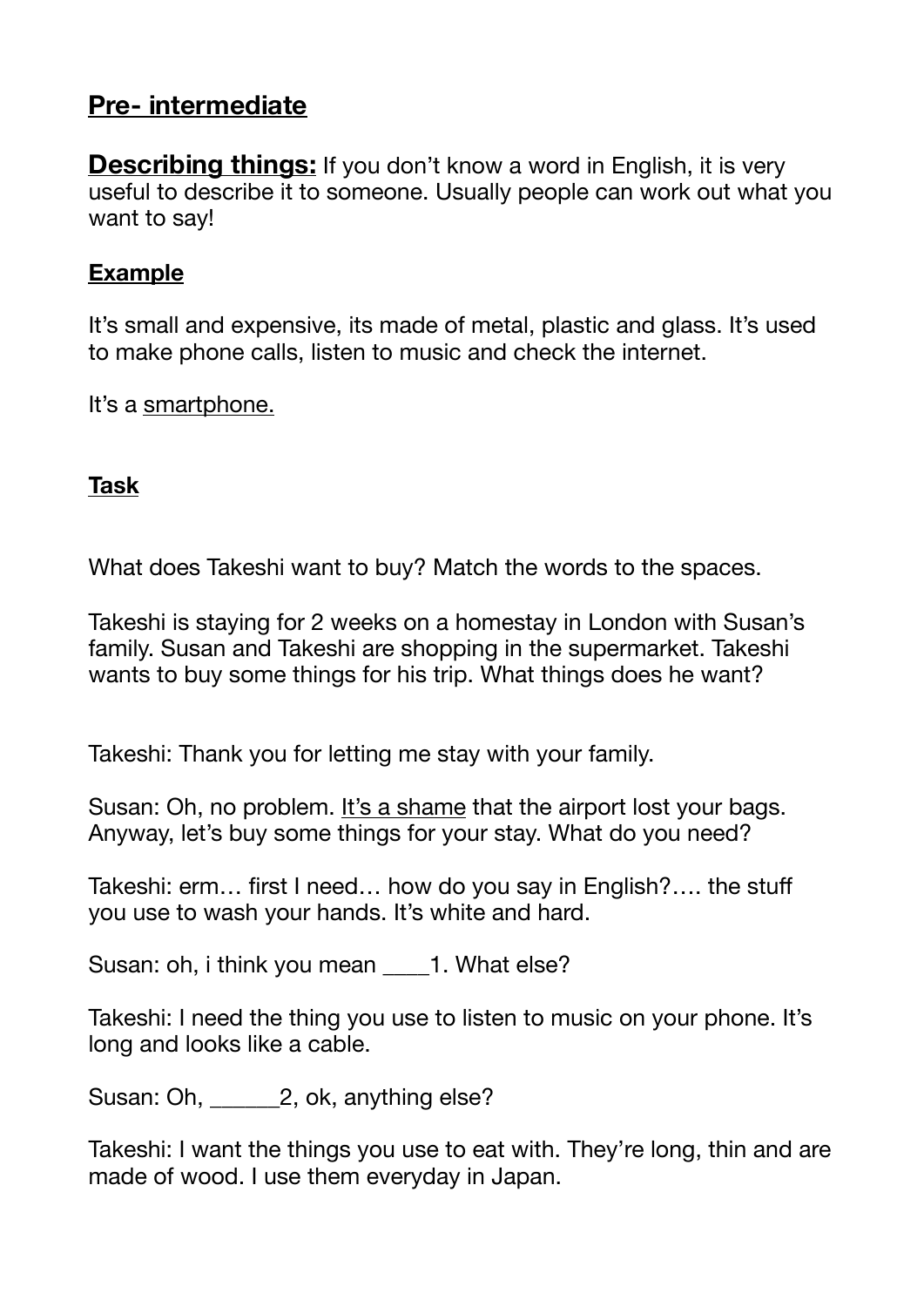Susan: I think you mean 3 we have some at my home. Is there anything else?

Takeshi: Yes, I want the thing you use for boiling water. It's heavy and made of metal and plastic. It's usually white.

Susan: Oh, you mean a  $\overline{a}$  4. You don't need to buy one, we have one at home. Ok, let's go shopping!

| a kettle | chopsticks | earphones | soap |
|----------|------------|-----------|------|
|          |            |           |      |

\*it's a shame! =残念ですね!

#### **Describing things**

**1) Thing** is used for countable objects

**Stuff** is used for uncountable objects

Match these objects to **thing** or **stuff**

| Thing (1,2,3,4) | Stuff (1,2,3,4) |
|-----------------|-----------------|
|                 |                 |
|                 |                 |
|                 |                 |
|                 |                 |

Soap, chopstick, oil, egg, cookie, cheese, razor, rice, kettle, banana, coffee

#### 2) **Made of** vs **made from**

**Made of:** This is when the object **stays the same** as the original material/ ingredients

Example: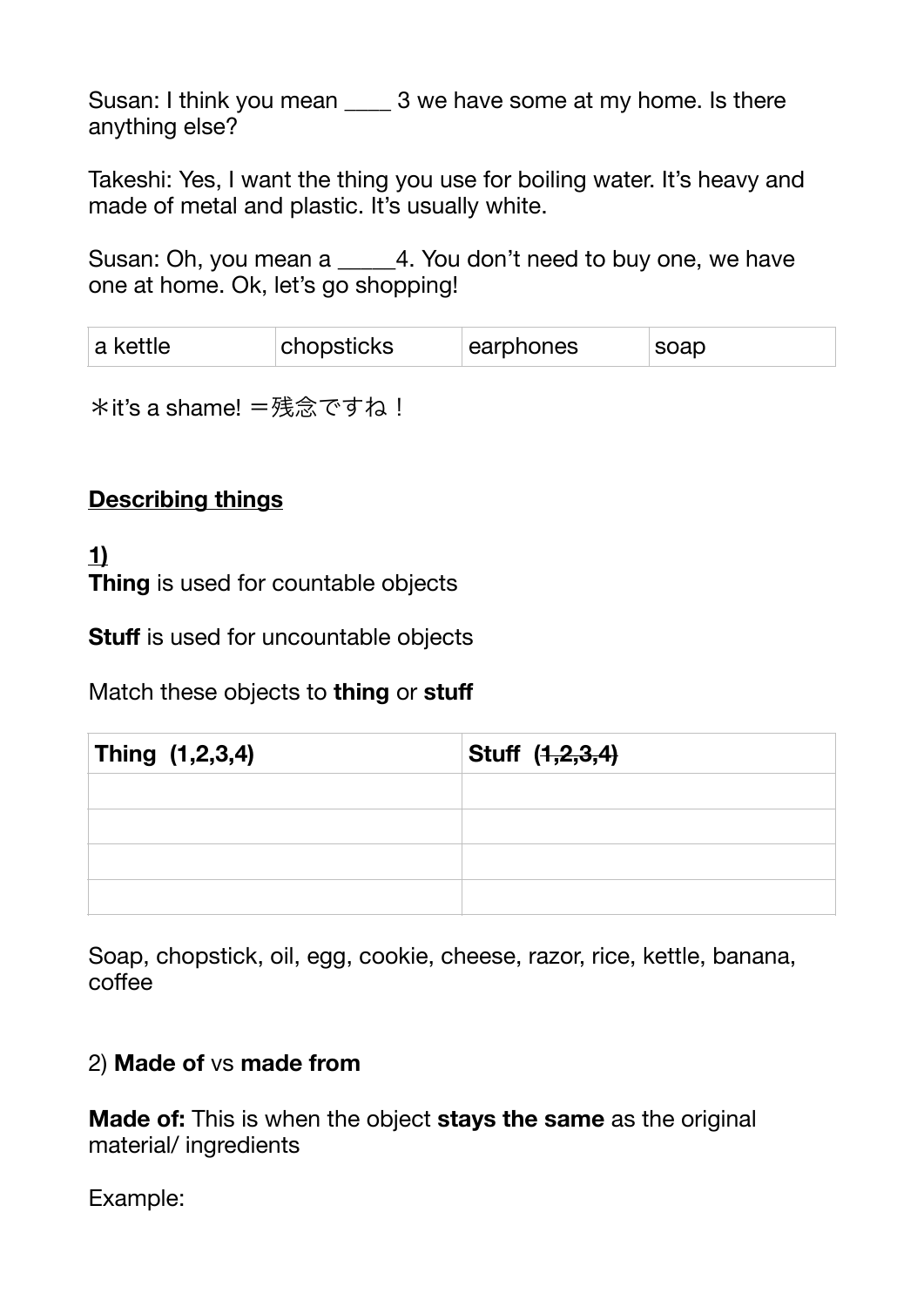This table is made of wood. (wood and wooden table) Cans are made of aluminium (aluminium and aluminium can)

**Made from:** this is where the materials/ ingredients **change** when they become the object

Wine is made from grapes. (Grapes change and become wine) Tea is made from leaves. (Leaves change and become tea)

#### **Task:** Is it **made of** or **made from?**

- 1) Cheese is made milk.
- 2) These doors are made qlass.
- 3) Glass is made sand.
- 4) I wish I could buy a yaught, but I'm not made \_\_\_ money!
- 5) Paper is made trees.
- 6) Her bag looks like leather, but it's actually made \_\_\_ plastic.

### **It's used to** + **base verb**

#### **It's used for** + **\_\_\_ing**

 $*$ They both have the same meaning

#### **Example**

Chopsticks are the things used to eat. Chopsticks are the things used for eating.